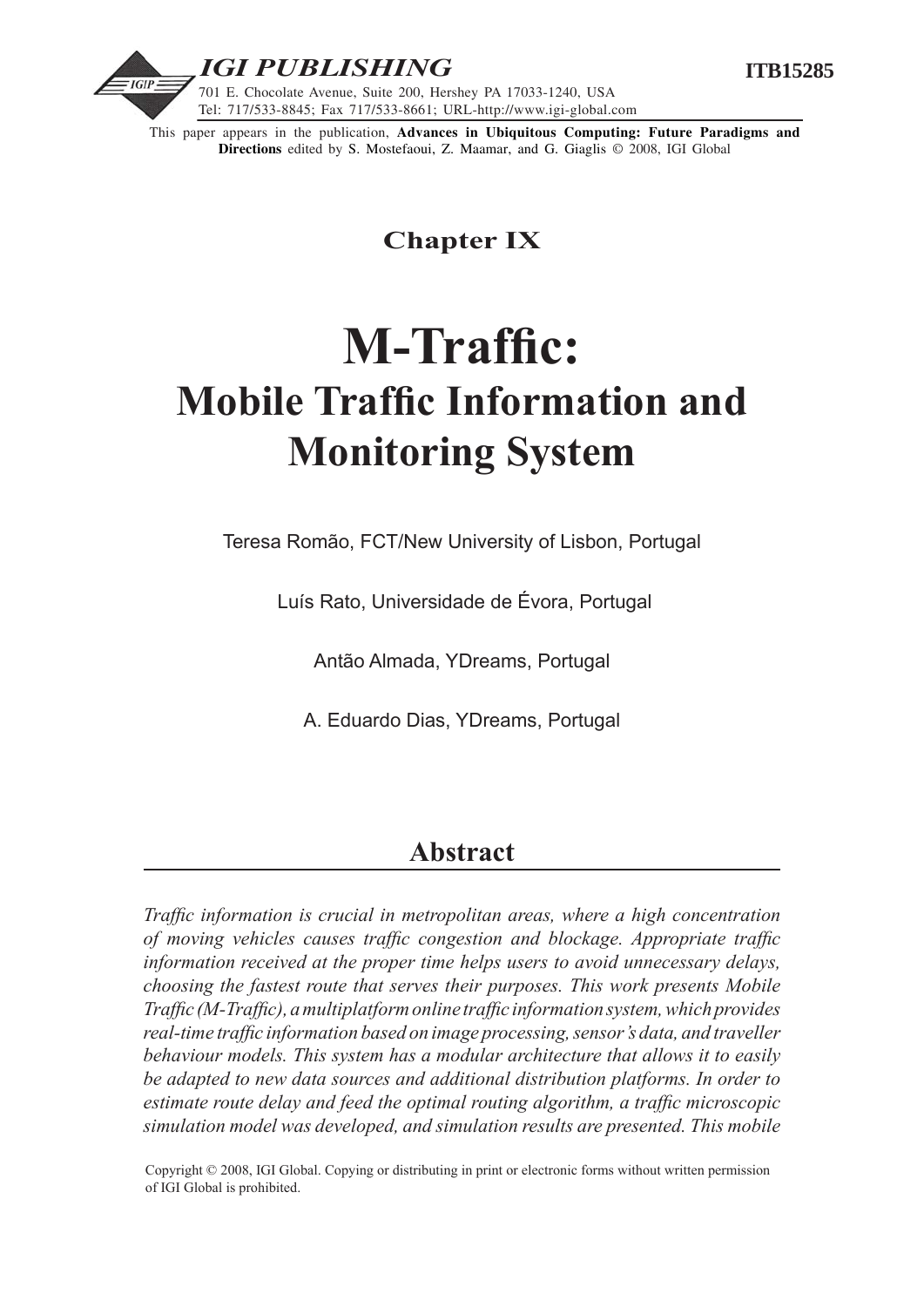*information service ubiquitously provides users with traffic information regarding their needs and preferences, according to an alert system, which allows a personalized pre-definition of warning messages.*

## **Introduction**

Current advances in mobile communications and positioning systems, as well as the broad use of mobile devices, with increasing functionalities in users' daily life represent new opportunities to extend traffic information systems beyond the traditional information delivered by radio, TV or the Web. Typically, this information is manually maintained by human operators and may not be appropriately updated. None of these information channels are permanently available to users at the moment and at the location they need them. Moreover, they do not provide quantitative data, only available by image or sensor data processing, and they only supply information regarding the current traffic situation; they do not predict traffic conditions for the future.

Mobile Traffic (M-Traffic) is a R&D project developed jointly by YDREAMS (www.ydreams.com), Universidade de Évora (http://www.uevora.pt), and Siemens AG (www.siemens.com), which proposes an advanced technological solution for providing street traffic information. M-Traffic focuses on providing traffic information where and when it is most necessary and making this information available on mobile devices. The proposed solution takes advantage of video cameras in places where traffic conditions are most difficult. Based on these images, the system will provide its functionalities, which go far beyond displaying video information in realtime. Images are processed in order to adapt to various types of devices, which in turn permit the extraction of quantitative and qualitative data about the traffic flow. All the information is geo-referenced in a geographical information system and can be visualised on different devices such as PCs, mobile phones, or PDAs.

Together with the streamed video, M-Traffic offers a set of functionalities suitable for different types of users and appropriate to diverse distribution devices. These functionalities rise from image processing, sensor data, and the use of traffic flow models, which simulate and predict traffic conditions. The purpose of traffic simulation models is twofold. First, it is to estimate the traffic flow and time delay in segments of street network which are not covered by sensors and second, to predict the evolution of traffic conditions. These estimates are the base to routing algorithm.

The system allows users to personalise the service, in order to easily access specific information and alerts. Users may create their own profile, which allows them to receive the information they need as soon as they enter the system.